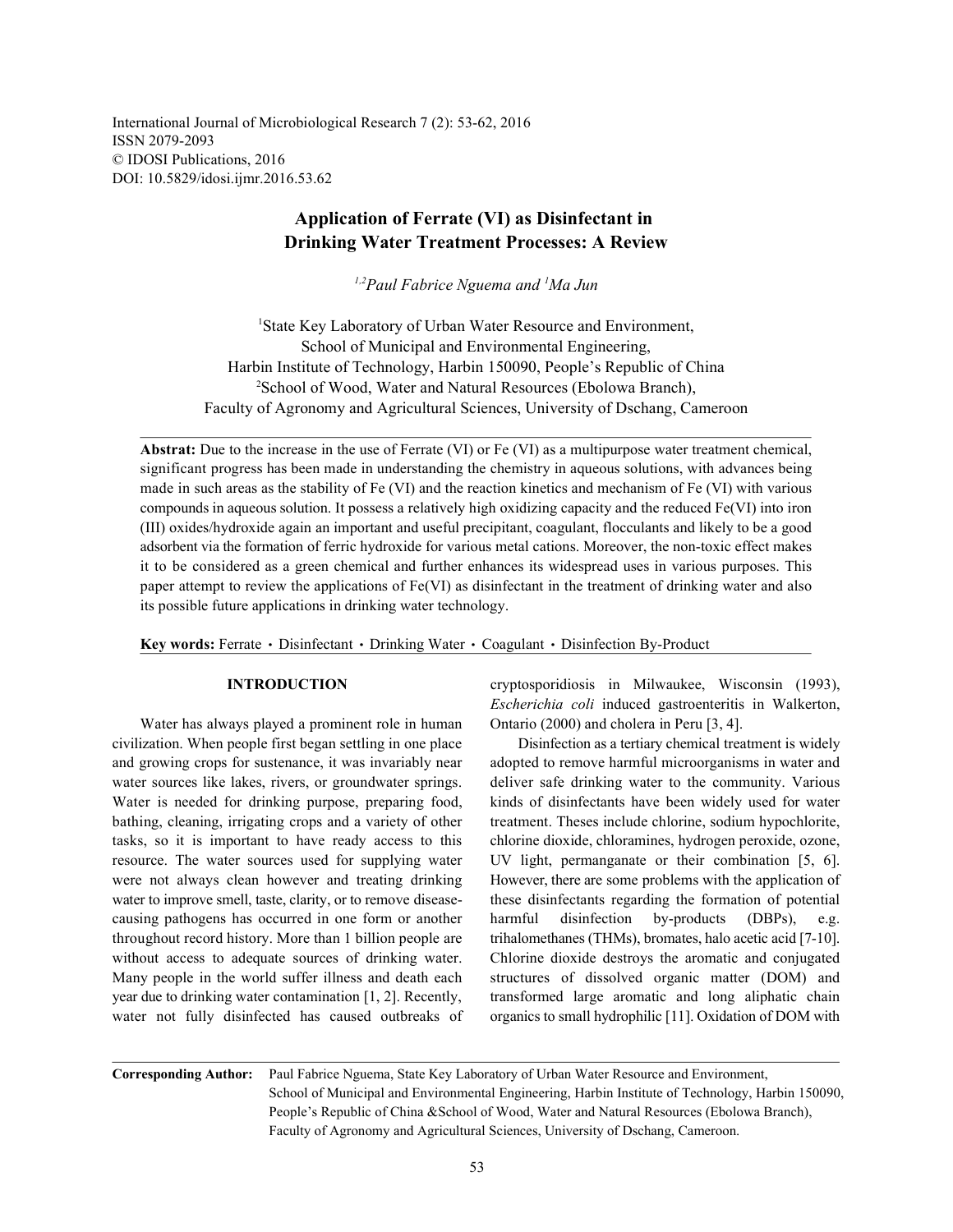such as aldehydes and long chain carboxylic acids [12]. these attempts were much generalized in the wastewater The DBPs that have been observed in chlorinate water industry. Sharma *et al.* [2] reviewed excellent properties of include haloacetonitriles, halonitromethanes, haloketones ferrate (VI) to kill a wide variety of bacteria and virus in and chloral hydrate [11, 13 & 14]. Nitrosamines such as N- water and wastewater treatment processes. The use of nitrosodimethylamine (NDMA), a suspected human potassium ferrate was discussed for the treatment of carcinogen are formed when monochloramine is used for wastewaters particularly its disinfection property and disinfection [15]. This research has caused alarm in the reported that it can reduce 50% more color (ViS<sub>400</sub>-abs), treatment industry because the main purpose of 30% more COD and kill 10% more bacteria in wastewater monochloramine application as disinfectant is to avoid as compared to aluminum sulfate and ferric sulfate [26]. toxic by-products. Chlorine dioxide  $(CIO_2)$ , however, does In our knowledge, it is the first time the review of ferrate not produce significant amounts of halogenated organic (VI) as disinfectant focused only in drinking water is DBPs [16]. Chlorite  $(CIO_2)$  and chlorate  $(CIO_3)$  are the major products; approximately 70% of applied ClO, forms disinfectant in drinking water treatment processes and the chlorite, while about 10% forms chlorate [17]. Due to the current state of the art associated unique chemistry of health concerns over chlorite and chlorate, the maximum these high-valence states of iron were reviewed. contaminant level (MCL) for chlorite in drinking water is regulated at 1 mg/L in the United State [18]. Recently, **Properties of Ferrate (VI)** *Oxidant***:** Iron commonly exists Chinese sanitary standard for drinking water had been reviewed. Concerning chlorite and chlorate, the threshold is 0.7 mg/l [11]. UV disinfection and/or treatment with combined chlorine are increasingly being applied as alternatives to control chlorine resistant microorganisms and regulated DBPs, respectively [19]. This industry trend has increased concerns about viral pathogens, especially enteric viruses, because of their greater resistance to UV light and combined chlorine than to free chlorine [20, 21]. Furthermore, recent reports indicate that combined chlorine disinfection processes promote increased formation of unregulated, but potentially more toxic, DBPs [22, 23].

Treatment success using these disinfectants depends on the source water conditions such as pH and the existing levels of bromine, iodide and natural organic matter (NOM) [2]. For example, ozone can reduce levels of THMs and haloacetic acids (HAAs), but it can form the potent carcinogenic bromate ion by reacting with bromide present in water [24, 25]. In order to meet the more stringent regulations/standards of drinking water, an ideal treatment chemical reagent should be developed and assessed, which should not form any harmful by-products in the treatment processes but give more efficient inactivation of microorganisms, partially degrade and oxidize the organic and inorganic impurities and remove colloidal/suspended particulate materials and heavy metals.

Ferrate (VI) [FeO<sub>4</sub><sup>2</sup>], is environmentally friendly treatment ion that can meet these new challenges confronting the drinking water industry. Recently, attempts have been made to review ferrate (VI) as

chlorine dioxide also generates organic by-products disinfectant in water treatment technology. However, available. In this paper, the potential role of ferrate (VI) as

> in two oxidation states,  $+2$  and  $+3$ , however, in a strong oxidizing environment, higher oxidation states of iron, +6 can be obtained [27]. The chemistry of iron with high oxidation states [Fe (VI)] in aqueous solution has been of interest because of his implication in numerous hydroxylation/oxidation reactions of environmental, industrial and biological importance [28]. Recently, a number of papers have been published on the detailed reaction mechanisms of Fe (VI) ion (especially,  $FeO<sub>4</sub><sup>2</sup>$ oxidations). Most of them paid their attention to the novel properties of the chemical such as high oxidizing power, reaction selectivity, stability as a salt and production of non-toxic by-products (e.g., Fe (II) and Fe (III)). Fe (VI) ion is a powerful oxidizing agent throughout the entire pH range with a reduction potential varying from  $+2.2$  to  $+0.7$ V in acidic and basic solutions, respectively [29]. With its high oxidizing power which is greater than any other disinfectants (Table 1) and it is potentially the strongest of all the oxidants/disinfectants realistically applicable to water treatment; Fe(VI) can oxidize various organic and inorganic compounds. For example; Fe (VI) is applied to oxidize biphenol A and steroid estrogens [30]. Nnitrosodimethylamine (NDMA) precursors are oxidized by ferrate (VI) [31]; the oxidation of carbamazephine, an anticonvulsant drug is widely detected in surface waters and sewage treatment effluents, by potassium Fe (VI). The results show that Fe (VI) rapidly oxidize carbamazephine by electrophilic attack at an oleifinic group in the central heterocyclic ring, leading to ring-opening and a series of organic oxidation products [32], oxidation of glycine and glycylglycine by using ferrate (VI) and the reactivity of Fe (VI) with Gly and Gly-gly indicates the significant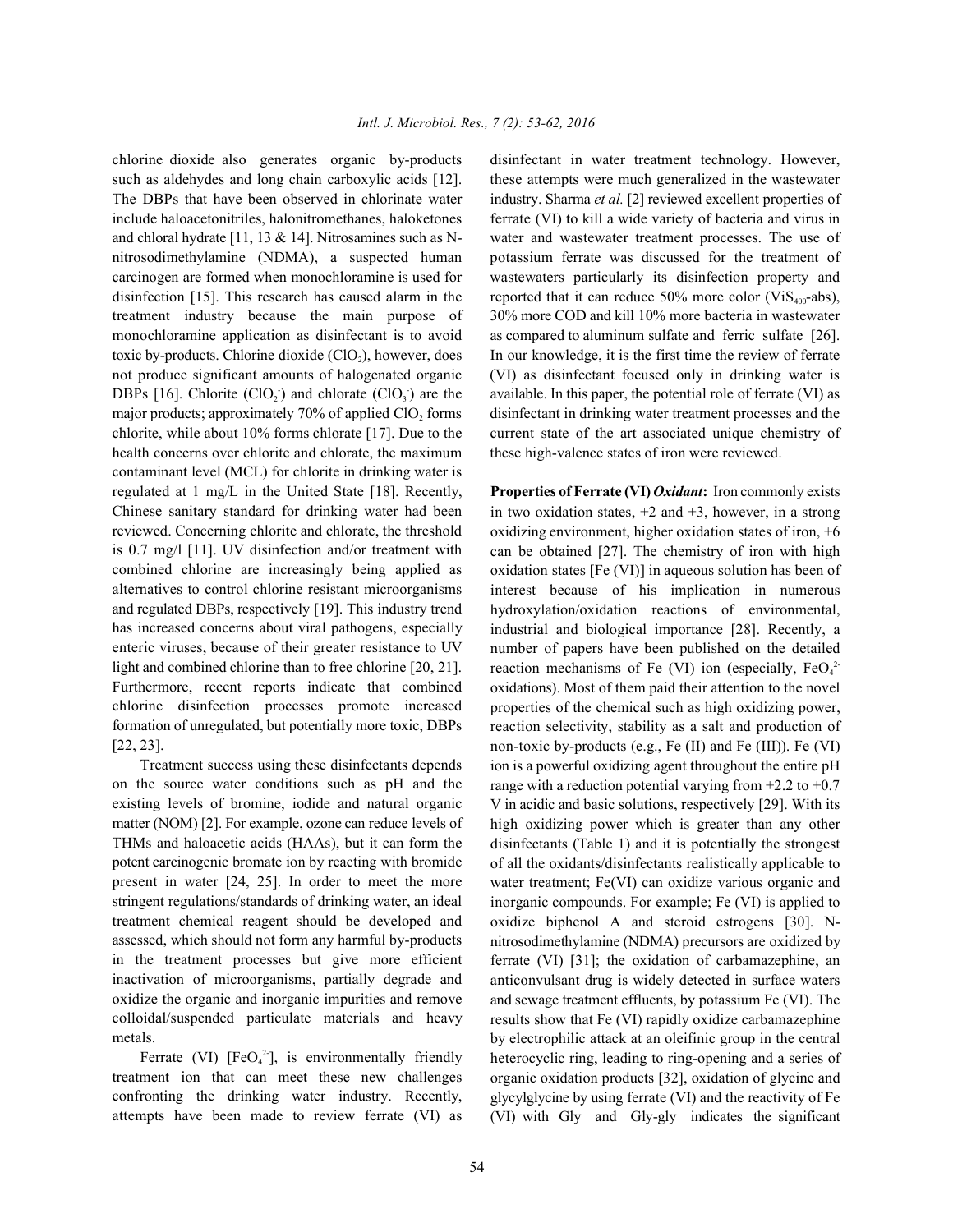| Disinfectant      | Reaction                                                                            | $E^{\circ}$ (V) |
|-------------------|-------------------------------------------------------------------------------------|-----------------|
| Chlorine          | $Cl2(g) + 2e \rightarrow 2Cl^{-}$                                                   | 1.358           |
|                   | $ClO+H2O + 2e \rightarrow Cl + 2OH$                                                 | 0.841           |
| Hypochlorite      | $HCIO + H^+ + 2e \rightarrow Cl^+ + H_2O$                                           | 1.482           |
| Chlorine dioxide  | $ClO2(aq) + e \rightarrow ClO2$                                                     | 0.954           |
| Perchlorate       | $ClO4$ + 8H <sup>+</sup> + 8e $\leftrightarrow$ Cl <sup>-</sup> + 4H <sub>2</sub> O | 1.389           |
| Ozone             | $O_3 + 2H^+ + 2e \rightarrow O_2 + H_2O$                                            | 2.076           |
| Hydrogen peroxide | $H_2O_2 + 2H^2$ 2e $\rightarrow$ 2H <sub>2</sub> O                                  | 1.776           |
| Dissolved oxygen  | $O_2 + 4H^+ + 4e \div 2H_2O$                                                        | 1.229           |
| Permanganate      | $MnO4 + 4H+ + 3e \rightarrow MnO$ , +2H <sub>2</sub> O                              | 1.679           |
|                   | $MnO_4$ + 8H <sup>+</sup> + 5e $\rightarrow$ Mn <sup>2+</sup> + 4H <sub>2</sub> O   | 1.507           |
| Fe(VI)            | $FeO42 + 8H+ + 3e \rightarrow Fe3+ + 4H2O-$                                         | 2.20            |

Table 1: Oxidation potential of different disinfectants [38]

Eº (V): Oxidation potential

potential of Fe (VI) to remove amine- and peptidecontaining pollutants in water and wastewater [33]. Karlesa *et al.* [34] studied Fe (VI) oxidation of  $\beta$ -Lactam antibiotics and they found that Fe (VI) oxidation appears to be effective as a means of lowering the antibacterial activities of  $\beta$ -Lactams. Sharma [35] studied the oxidation of inorganic compounds by Fe (VI). As for the stability, Fe (VI) remains stable for hours within the pH range 9-10, but slowly reacts with water to generate ferric ion and oxygen [36, 37] Eq.(1):

$$
2FeO42 + 5H2O - 2Fe3+ + 3/2O2 + 10OH
$$
 (1)

Below pH 9, however, Fe (VI) is unstable and decays rapidly into ferric ion (auto-decomposition) within seconds to minutes, following a second-order kinetics with respect to Fe (VI) itself [39]. The rate of autodecomposition of Fe (VI) increases with decreasing pH, which has been ascribed to the protonation of  $FeO<sub>4</sub>$  that are more reactive [39]. The potential advantage of using Fe (VI) in water treatment processes is the fact that it does not produce any toxicologically harmful by-products unlike conventional disinfectants such as chlorine [40]. Therefore, Fe (VI) is often cited as an effective alternative oxidant/disinfectant for water and wastewater.

**Coagulant:** Ferrate (VI) is also added as a coagulant for water and wastewater treatment processes [38]. Fe (VI) has proven itself to be an efficient coagulant for removing various toxic metals, non-metals and radionuclides [37, 41]. Coagulation destabilizes colloidal particles and transfers small particles into large aggregates and adsorbs dissolved organic materials onto the aggregates, which can then be removed by sedimentation and filtration [42]. In addition, several studies have shown that Fe (VI) could play the multiple roles of oxidant, coagulant and disinfectant simultaneously for the treatment of drinking waters and wastewaters [37, 43- 46] (Table 2). For example, Fe (VI) was successfully used in a novel arsenic removal process because of its dual functions of an oxidant and a coagulant [46]. Due to the increasing interest in the use of Fe (VI) as a multipurpose water treatment chemical, significant progress has been made in understanding the chemistry in aqueous solutions, with advances being made in such areas as the stability of Fe (VI) and the reaction kinetics and mechanism of Fe (VI) with various compounds in aqueous solution [11, 37, 47 & 48]. Conventional/common coagulants used for water treatment include ferric sulfate, aluminum sulfate and ferric chloride (Table 3). However, these common used chemical reagents have shown their limitation [49]. In many ways, the addition of Fe (VI) is much like the combined use of pre-ozonation and alum coagulation, the later having been much more intensively studied. Low doses of a strong pre-oxidant can result in direct oxidation and possibly better removal by subsequent coagulation via a number of postulated mechanisms [50]. By analogy, one would expect high doses of Fe (VI) to excessively oxidize the NOM rendering it less adsorbable to ferric floc, much as ozone does [50]. The analogy between ozone and Fe (VI) is not perfect, however. Differences include the unavoidable coupling of oxidant dose with coagulant dose when both are a result of the same chemical addition (i.e., Ferrate). Also, higher reactivity of Fe (VI) at low pH is in contrast to ozone, which undergoes more rapid decomposition forming hydroxyl radicals at high pH. Also, it's quite likely that the initial ferric hydroxide precipitate is different between the ferrate and ferric system. In the former case, Fe (III) is generating in-situ at lower rates as pH increases. This is probably not the case with ozonation-coagulation as the coagulant is added in the same fashion regardless of whether it is preceded by ozone [50].

**Disinfectant:** Disinfection is designed to kill harmful organisms (e.g., bacteria and protozoan) and oxidation is used to degrade various contaminants. Fe (VI) has been found to effectively inactivate bacteria (*Escherichia coli*, *Sphaerotilus*, *Bacillus subtilis*, *Bacillus licheniformis* RB1-1B, *Mycobacterium frederiksbergense* M8-6, *Mycobacterium setense* M9-4) [29, 52 & 54], viruses (f2 coliphage, Q $\beta$ -coliphage and Bacteriophage MS2) [55-57], algae (Microcystin-LR) [58] and other pathogens [59] in synthetic buffer solutions and secondary effluents. These studies have revealed that Fe (VI) could inactivate = 99.9% of different microorganisms (that corresponds to 3 orders of magnitude reduction of initial concentration)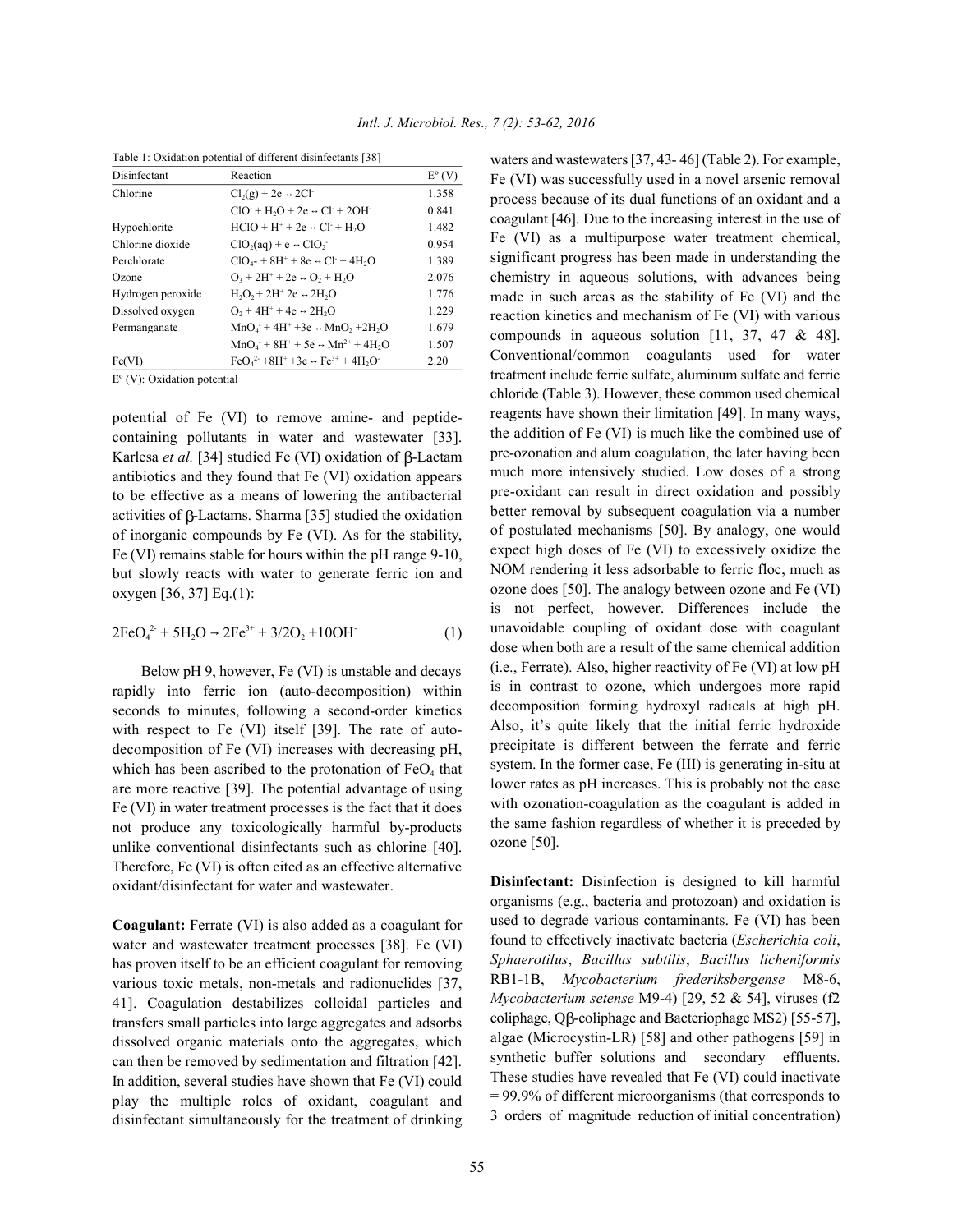

## *Intl. J. Microbiol. Res., 7 (2): 53-62, 2016*



|                                                 | Aluminum sulfate | Ferric sulfate | Ferrate(VI) |        |
|-------------------------------------------------|------------------|----------------|-------------|--------|
| pH                                              | 6.75-7.48        | 6.75-7.48      |             |        |
| Optimum dose as $\text{ion}(mg/L)$              |                  | 22             |             | າາ     |
| Optimum dose as ion (mM/L)                      | 0.30             | 0.39           | 0.22        | 0.39   |
| Suspended solids removal (%)                    | 91               | 95             | 89          | 94     |
| Color (ViS <sub>400</sub> -abs) removal $(\% )$ | 50               | 50             | 100         | 92     |
| Total COD removal (%)                           |                  | 18             | 43          | 32     |
| Bacteria inactivation (%)                       | 90               | 91             | >99.99      | >99.99 |

Table 4: Disinfection of water by potassium ferrate (VI) that achieved more than 99.9% reduction of total coliform bacteria [2]

|                     |             | Suspended                | $NH3-N$ |                          | Total coliform (MPN)        | Doses as Fe in    |           |
|---------------------|-------------|--------------------------|---------|--------------------------|-----------------------------|-------------------|-----------|
| Source              | pH          | solids $(mg/L)$          | (mg/L)  | $COD$ (mg/L)             | ml) (prior to disinfection) | $K_2FeO_4$ (mg/L) | Reference |
| Lake water, UK      | $3.5 - 7.5$ | $\overline{\phantom{0}}$ |         | $\overline{\phantom{0}}$ | $1.2 - 2.1 \times 10^2$     | 0.5               | [61]      |
| Lake water, Turkey  | 6.5         | 15.6                     | 0.295   | 43.4                     | $50 \times 10^{4}$          | 2.5               | [62]      |
| River water1        | 7.3         | 19.8                     | 6.40    | 14.5                     | $4.1 \times 10^{4}$         | 3.1               |           |
| River water2        | 7.4         | 6.20                     | 8.70    | 5.00                     | $1.1 \times 10^{3}$         | 2.3               |           |
| River water3, Japan | 7.3         | 2.40                     | 0.20    | .20                      | $2.1 \times 10^{2}$         | 0.6               |           |

both in laboratory-scale and in pilot-scale experiments order to achieve 100% inactivation, the relatively lower were all different [2]. The results in Table 4 indicate that further oxidation. the amounts of Fe (VI) required for complete destruction of coliforms varied with the initial number of **Existing Knowledge in the use of Ferrate (VI) in** microorganisms in water before treatment with Fe (VI) [2]. **Drinking Water Treatment Processes:** In this modern Gilbert *et al.* [49] studied the comparative disinfection century, many people continued to suffering or dying performance at pH 8 of Fe (VI) and sodium hypochlorite because of the lack of safe drinking water with ferric sulfate for 30 min contact time and for various worldwide. Even developed countries such as United doses. They have observed that 4 mg/L ferric sulfate with States (US) and Canada for example, still having drinking 10 mg/L Cl<sub>2</sub>, or, 8 mg/L ferric sulfate with 8 mg/L Cl<sub>2</sub>, were water problems [17]. On this regards, researchers around required to achieve 100% inactivation of *Escherichia coli*, the world paid more attention to this by developing new whilst a small Fe (VI) dose of 6 mg/L as Fe was needed to technologies that will replace the conventional achieve the same target. The results demonstrated that in technologies.

with relatively low applied reagent dose [54]. Moreover, doses of Fe (VI) was required in comparison with ferric many researchers have tested the removal of total and sulfate plus  $Cl_2$ . Even though they have similar redox fecal coliforms by Fe (VI) [60, 61]. Fe (VI) treatment of potentials, Fe (VI) was found to be substantially less water sources collected worldwide can also achieve more effective at inactivating *Bacillus subtilis* spores as than 99.9% kill rate of total coliforms (Table 4). Source compared to ozone [29]. These authors attribute the water characteristics such pH, suspended solids, chemical difference to the decomposition precipitation of Fe (III) on oxygen demand (COD) and  $NH<sub>3</sub>-N$  of the tested samples the spores coat layer, which could protect the spore from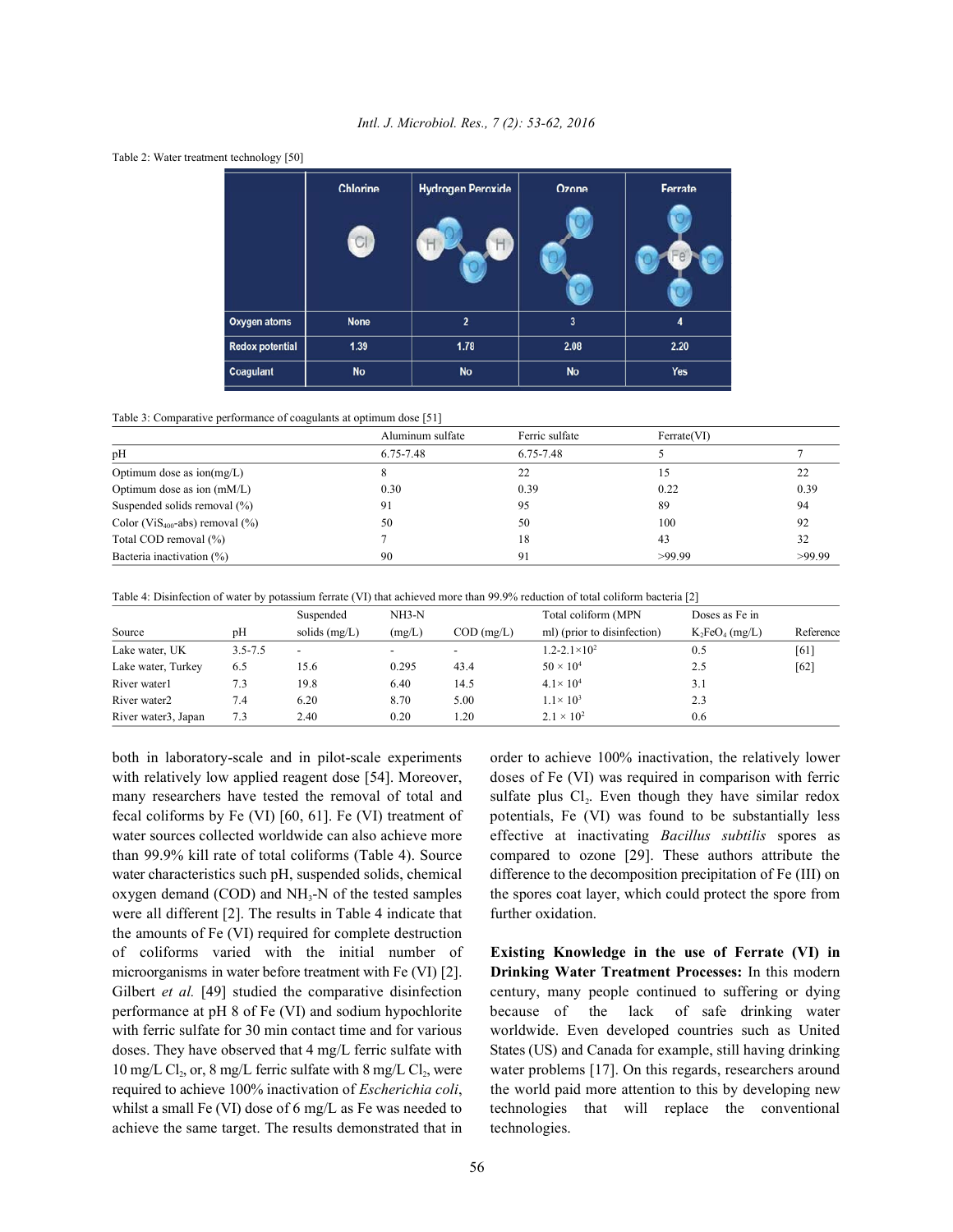been proposed for use in drinking water treatment in the ion anode in an electrochemical cell. Old researchers U.S. for more than a decade [63]. In many ways, it can be described this method using diaphragm cells. Recently, considered affordable, simple alternative to ozonation and patents have been filed for the production of Fe (VI) by thus it is well suited for use in small systems. Like ozone membrane cells [65]. Several dry processes are described and other disinfectants such as chlorine dioxide and in the literature [66]. The oldest method is the combustion chloramines, Fe (VI) is highly selective oxidant, but it does of iron scraps with potassium nitrate at high temperature not lead to the formation of any know hazardous by- [67]. Several other methods involve the mixing of alkali products (brominated or chlorinated DBPs, bromate or peroxide (Na<sub>2</sub>O<sub>2</sub> or K<sub>2</sub>O<sub>2</sub>) with iron salt, most often an iron chlorite). Despite its effectiveness and cost-effective, Fe oxide, at high temperature. These methods were (VI) has only recently been used at full-scale for the first developed in laboratory using expensive chemicals and time in the U.S. (Florida groundwater plant) [63]. Until are difficult to scale-up. In the wet method, the oxidation recently, a major impediment to its use has been the lack of iron salt (iron hydroxide or iron sulfate) is carried out in of availability of Fe (VI) [5]. This obstacle seems to be strong alkaline solution with a chlorine gas or strong rapidly disappearing, as several business ventures have soluble oxidizer (hypochlorite of sodium or potassium) been launched to fill the gap. On such company is already [68, 69]. offering full-scale units for on-site production (Ferrator®) and their officials cite a cost of only  $$0.06$ , or about 2% of the average water charge in Massachusetts (Ferrate Treatment Technology, LLC). Ferratec (Battelle's) licensed the process and now with partner The addition of excess solid potassium hydroxide can Electrosynthesis, has successfully completed pilot-scale precipitate out of solid potassium Fe (VI). These methods trials and is ready to move to full-scale production. There do not produce solid potassium Fe (VI). The Fe (VI) are competing technologies under development (e.g., solutions are not very stable and decomposition is very electrochemical methods) and a flurry of US patent sensitive to temperature and to the presence of impurities. applications. Now it appears that the biggest impediment The solid potassium Fe (VI) is not very pure and presence is the lack of independent, unbiased information of impurities such as KCl and KClO<sub>3</sub> has been detected concerning Fe (VI) full impact on treatment systems and [70]. finished water quality [5]. The first and third methods are the ones considered

use in water treatment [64]. This is partly because it does Electrochemical methods have been the subject of not produce any known toxic by-products. The end many recent publications in the open literature [71-75]. product of Fe (VI) oxidation is relatively benign ferric In contrast there has been less openly-published material sludge and oxidized forms of water contaminants. Among on the wet oxidation method, even though this is the the latter are oxygenated NOM molecules and compounds method of choice among water treatment researchers that are more readily by biodegradation. Moreover, Fe (VI) doing bench-scale studies. Modern laboratory methods may be produced using standard chemicals that are often using room-temperature wet oxidation achieve 50-70% present in water treatment plants (ferric coagulants, yields with a final crystalline product of 99% purity [76]. caustic and in some technologies, chlorine) and its use is Stability and probably yield can be improved with thought to reduce the subsequent needs for these exclusion of trace metals that can catalyze Fe (VI) chemicals. decomposition. There is little doubt that proprietary

moisture and therefore it is considered most practical to commercialize this technology such as Ferrate Treatment generate it on site near the point of use. Three general Technology (FTT). The FTT technology uses ferric methods are available to synthesize Fe (VI), all from chloride, caustic and sodium hypochlorite to produce readily-available starting materials of good stability and all aqueous Fe (VI) in an on-site reactor. According to the using alkaline conditions [63]. These include: (1) the FTT, wet oxidation method can produce Fe (VI) at less electrochemical method, (2) the high-temperature dry than 10% of the cost of acquiring commercial dry Fe (VI). oxidation method and (3) the ambient temperature wet FTT has positioned its liquid Ferrate technology to be oxidation method. exploited as revolutionary new green treatment chemistry

Fe (VI) is a powerful oxidant and disinfectant that has The electrochemical method involves the oxidation of

$$
2Fe(OH)_3 + 3NaOCl + NaOH \rightarrow 2Na_2FeO_4 + 3NaCl + 5H_2O
$$
\n(2)

Ferrate is considered to be a "green" chemical for most practical for drinking water applications. Fe (VI) is relatively unstable in the presence of studies have been conducted by firms wishing to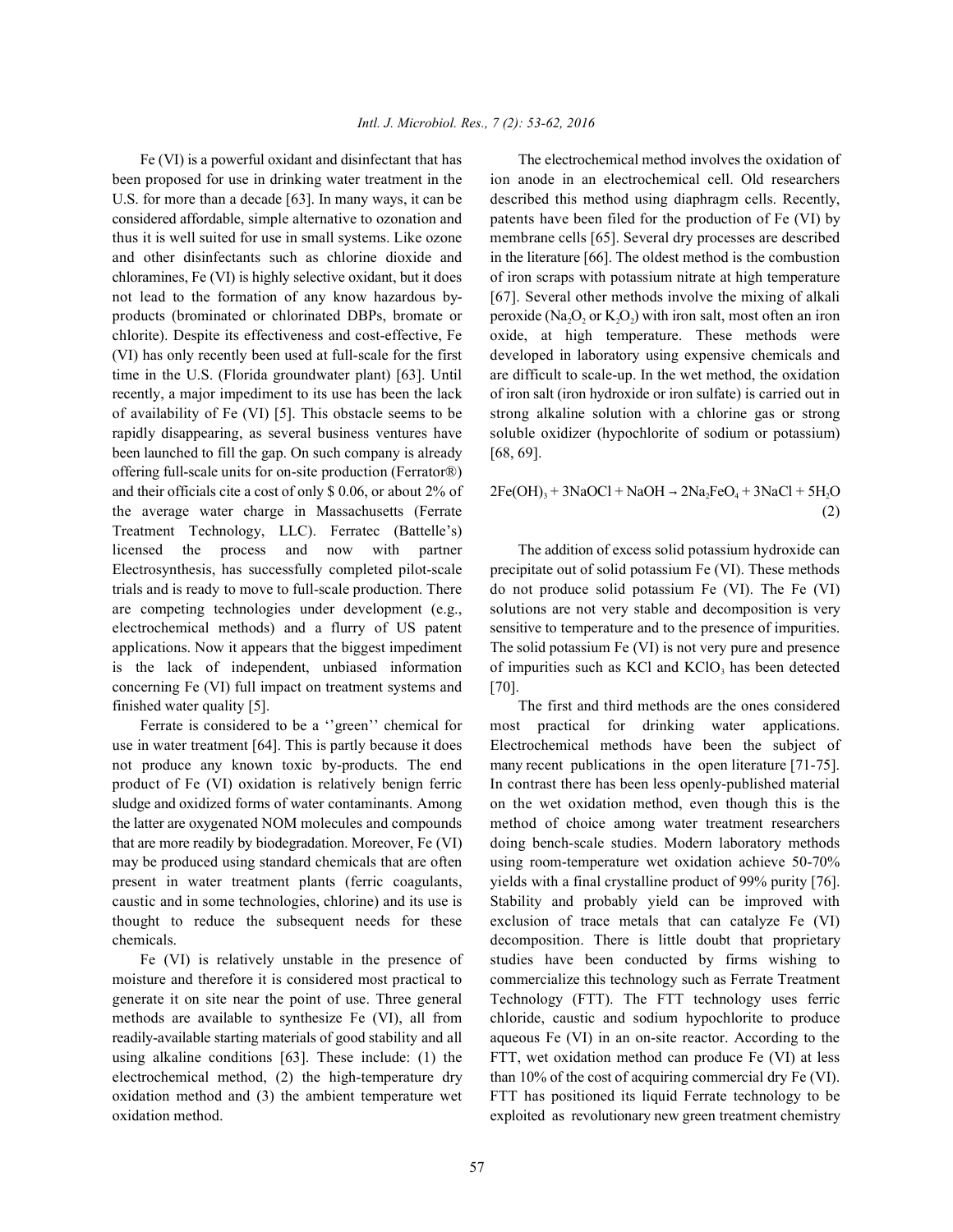enough to meet escalating treatment demands, cost- hypochlorite, chlorine dioxide, ozone, hydrogen peroxide). effective to operate and maintain, can be synthesized The product formed during Fe (VI) reduction is Fe (III), from commodity feedstock's, utilizes existing plant which is not harmful or toxic for humans and the infrastructure and plugs into existing treatment environment. Moreover, it does not remain in the treated processes, highly scalable, modular and easy to samples, since Fe (III) is separated as ferric-hydroxide retrofit and implement, requires a small footprint; precipitate from the water-phase and serves also as a critical for landlocked treatment facilities and requires potential adsorbent or as a coagulant/flocculant in the minimal incremental capital investment compared to UV or subsequent treatment process. Ferrate (VI) is an emerging ozone. multifunctional agent for disinfection, oxidation and

 $Fe(OH)_{3} + 3/2OCl$ <sup>-</sup> + 2OH<sup>-</sup> -  $FeO_{4}^{2}$ - + 3/2Cl<sup>-</sup> + 5/2H<sub>2</sub>O (3)

Many studies conducted by researchers showed the The high pH of treatment water with alkaline ferrate effectiveness of Fe(VI) for oxidation of metals, non-metals solution remains a great concern. There are still and organic contaminants in water treatment. These challenges in terms of ferrate synthesis, stability control, include ammonia, cyanide, thiocyanate and sulfide [47], mechanisms of action and large scale applications. Solid iodide [35], arsenic [46], phenol [77, 78], estrogens [31, 79], Fe (VI) requires special storage and packaging to avoid bisphenol A [31, 80], pharmaceuticals [31, 81& 82], exposure to humidity, which decomposes it to Fe (III). A mycrocystin [83], Triclosan [84] and benzotriazoles [85]. complex approach that stabilizes Fe (VI) for few weeks in Sharma *et al.* [81] Conducted comparative studies of 5 aqueous medium may enhance opportunities to utilize Fe oxidants commonly used in drinking water treatment. (VI) in treatment processes. However, the large scale They concluded that Fe (VI) was more efficient to production of Fe (VI) would require additional research to transform phenol-containing than olefin- and amine- resolve engineering and economic challenges. containing compounds. Nevertheless, most organic Adequate progress has been made in understanding amines will degrade in the presence of relevant levels of the mechanism of the reactions of Fe (VI) in alkaline Fe (VI) [35]. medium. However, similar studies are almost unknown

biodegradable organic compounds. Bartzatt and Carr [86] far have shown no clear trends. Therefore, delineation of found nearly identical formation of assimilable organic the mechanism of the oxidative chemistry of Fe (VI) in carbon (AOC) when equimolar doses of ozone and Fe (VI) acidic solution can be made by extending the kinetic and were applied to Lake Zurich water (Switzerland). These product studies; the involvement of different protonated authors also measured oxalate formation and found a species of Fe (VI) and pollutants in the oxidative linear relationship with dose that differed between Fe (VI) mechanism will be clarified. and ozone (1% molar yield vs 4%). For reasons that are not well understood, ozone produced AOC that is richer **ACKNOWLEDGEMENTS** in oxalate than does Fe (VI). This means that much like ozone, Fe (VI) treatment should be followed by biological We thank the National Natural Science Foundation of treatment, generally biologically-active filtration. This is China for financial support (Project No. 51178134, very much in accord with the need to remove residual 51108117, 21307057 and 51108111) and also Chinas Fund

Ferrate (VI) is found to be potentially applicable in drinking water treatment technology due to its strong **REFERENCES** disinfection capability. A number of publications demonstrated that Fe (VI) is a very strong, 1. Rose, J.B., S. Daeschner, D. Easterling, F.C. Curriero, (VI) under acidic conditions is the highest among the Work Association, 92: 77-87.

because it is environmentally friendly and powerful often used water treating oxidants (such as chlorine, addressing the challenging demands of sustaining the coagulation that can make a meaningful contribution to water supply in the  $21<sup>st</sup>$  century.

Addition of Fe (VI) also results in elevated levels of under acidic conditions and limited studies conducted so

ferric solids by filtration. for Creative Research Groups (No. 51121062) and the State **CONCLUSIONS** Environment, Harbin Institute of Technology (No. Key Laboratory of Urban Water Resource and ES201006).

environmentally friendly oxidant and disinfectant in a S. Lele and J.A. Patz, 2000. Climate and waterborne wide pH range. The oxidation-reduction potential of Fe diseases outbreak. Journal of American Water and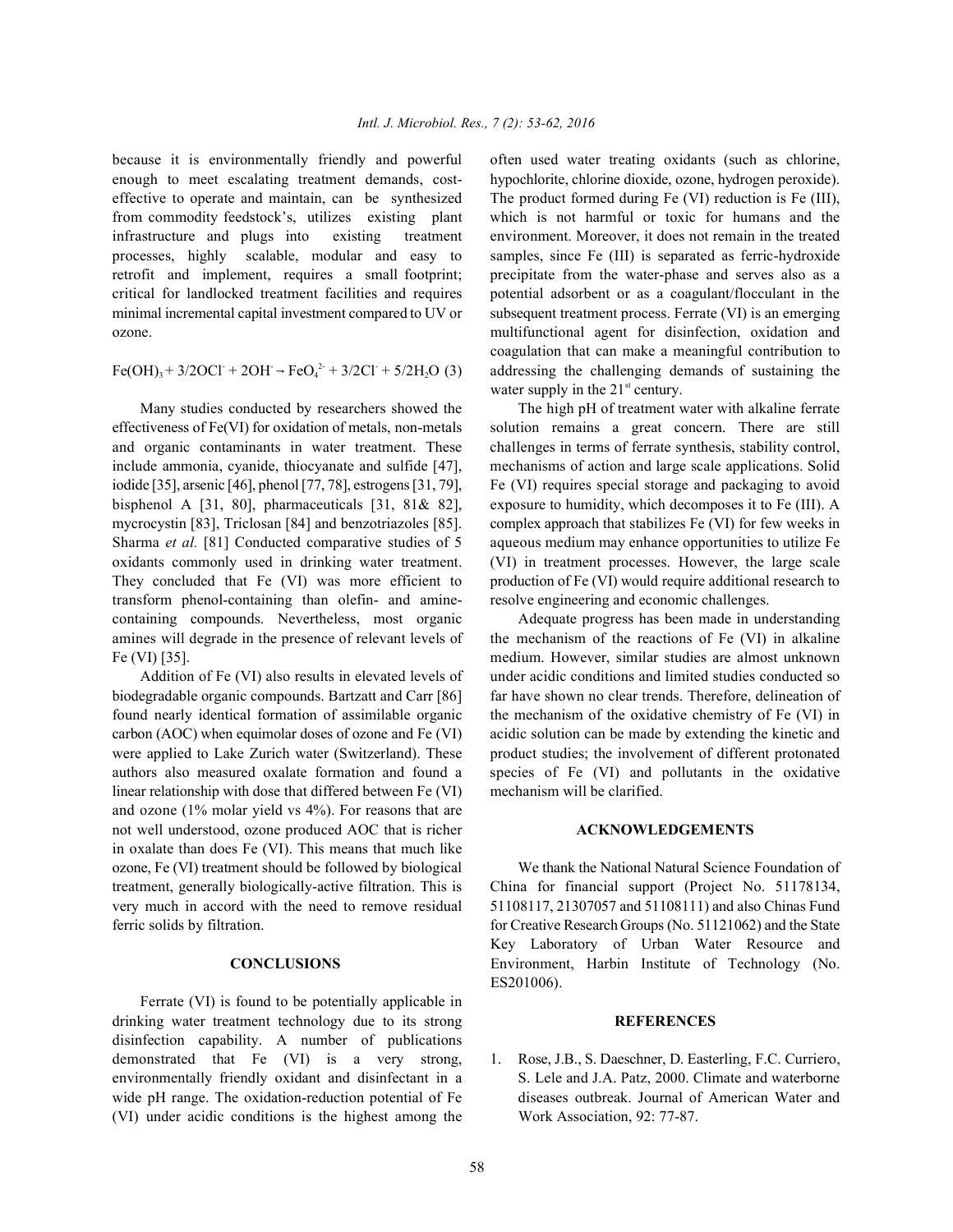- 
- 3. Richardson, S.D., A.D. Thruston, T.V. Caughran, Research, 44: 729-740. P.H. Chen, T.W. Collette, K.M. Schenck, 15. Mitch, W.A. and D. L. Sedlak, 2002. Formation of Nby-products from ozone, chlorine dioxide, Technology, 36: 588-595. chloramines and chlorine. Water, Air, Soil Pollution, 16. Hua, G. and D.A. Reckhow, 2007. Comparison of
- application of ferrate(VI) for water and wastewater. 41: 1667-1678.
- 5. Jiang, J.Q. and B. Lloyd, 2002. Progress in the Research and Development, Washington, DC. development and use of ferrate(VI) salt as an oxidant 18. Hu, L., M.A. Page, T. Sigstam, T. Kohn and
- 6. Jiang, J.Q., 2007. Research progress in the use of Science & Technology, 46: 12079-12087. ferrate (VI) for the environmental remediation. Journal 19. Crittenden, J.C., R.R. Trussell, D.W. Hand, K.J. Howe
- 7. Rook, J.J., 1974. Formation of haloforms during chlorination of natural waters. Water Treatment New Jersey, pp: 882.
- bromide-containing water: kinetics of formation of chlorine. Water Research, 43(11): 2916-2926. hypobromous acid and bromate. Environmental 21. Sedlak, D.L. and U.von Gunten, 2011. The chlorine Science & Technology, 17: 261-267. dilemma. Science, 331(6013): 42-43.
- Synthesis Stuttgart, 10: 1629-1632. Research, 37: 1469-1487.
- 10. Gombos, E., K. Barkacs, T. Felfoldi, C. Vertes, 23. Richardson, S.D., 2003. Water analysis emerging organic matters in wastewater treatment by Chemistry, 75: 2831-2857.
- chloramination of natural organic matter. pp: 67-73.
- 
- 13. Yang, X., W. Guo, X. Zhang, F. Chen, T. Ye radical). Water Research, 44: 555-566. ferrate. Water Research, 47: 5856-5864. Chemosphere, 61: 537-543.
- 2. Sharma, V.K., F. Kazama, H. Jiangyong and A.K. Ray, 14. Bougeard, C.M.M., E.H.Goslan, B. Jefferson and 2005. Ferrates (iron(VI) and iron(V)): environmentally S.A. Parsons, 2010. Comparison of the disinfection oxidant and disinfectants. Journal of Water Health, by-product formation potential of treated waters 3(1):45-58 exposed to chlorine and monochloramine. Water
	- B.W. Lykins, C. Rav-Acha and V. Glezer, 2000. nitrosodimethylamino of (NDMA) from diethylamine Identification of new drinking water disinfection during chlorination. Environmental Science and
- 123(1): 95-102. disinfection byproduct formation from chlorine 4. Jiang, J.Q., 2014. Advance in the development and and alternative disinfectants. Water Research,
	- Journal of Chemical Technology and Biotechnology, 17. United State Environmental Protection Agency, 2006. 89: 165-177. National primary drinking water standards. Office of
	- and coagulant for water and wastewater treatment. B.J. Marinas, 2012. Inactivation of Bacteriophage Water Research, 36: 1397-1408. MS2 with potassium ferrate(VI). Environmental
	- of Hazardous Material, 146: 617-623. and G. Tchobanoglous, 2005. Water treatment: principles and design,  $2^{nd}$  ed., John Wiley & Sons,
- Examination, 23: 234-240. 20. Page, M.A., J.L. Shisler and B. J.Marinas, 2009. 8. Hagg, W.R. and J. Hoigne, 1983. Ozonation of Kinetics of adenovirus type 2 inactivation with free
	-
- 9. Kumar, M.A., C.N. Rohitha, S.J. Kulkarni and 22. Gunten, U.V., 2003. Ozonation of drinking water: part N. Narender, 2010. Bromination of aromatic II. Disinfection and by-products formation in compounds using ammonium bromide and oxone (R). presence of bromide, iodide or chlorine. Water
	- M. Mako, G. Palko and G. Zaray, 2013. Removal of contaminants and current issues. Analytical
- ferrate(VI)-technology. Microchemical Journal, 24. Jiang, J.Q. and A. Panagoulopoulos, 2004. The use of 107: 115-120. potassium ferrate for wastewater treatment. In The 11. Yang, X., W. Guo and W. Lee, 2013. Formation of Proceeding of the International Symposium on disinfection by-products upon chlorine dioxide Innovative Ferrate(VI) Technology in Water and preoxidation followed by chlorination or Wastewater Treatment publication ICT Press, Prague,
- Chemosphere, 91: 1477-1485. 25. Lee, Y. and U.von Gunten, 2010. Oxidative 12. Swietlik, J., A. Dabrowska, U. Raczyk-Stanislawiak transformation of micro pollutants during municipal and J. Nawrocki, 2004. Reactivity of natural organic wastewater treatment: comparison of kinetic aspects matter fractions with chlorine dioxide and ozone. of selective (Chlorine, chlorine dioxide, ferrate (VI) Water Research, 38(3): 547-558. and ozone) and ozone) and non-selective oxidants (hydroxyl
	- and W. Liu, 2013. Formation of disinfection by- 26. Li, C., X.Z. Li and N. Graham, 2005. A study of the products after pre-oxidation with chlorine dioxide or preparation and reactivity of potassium ferrate.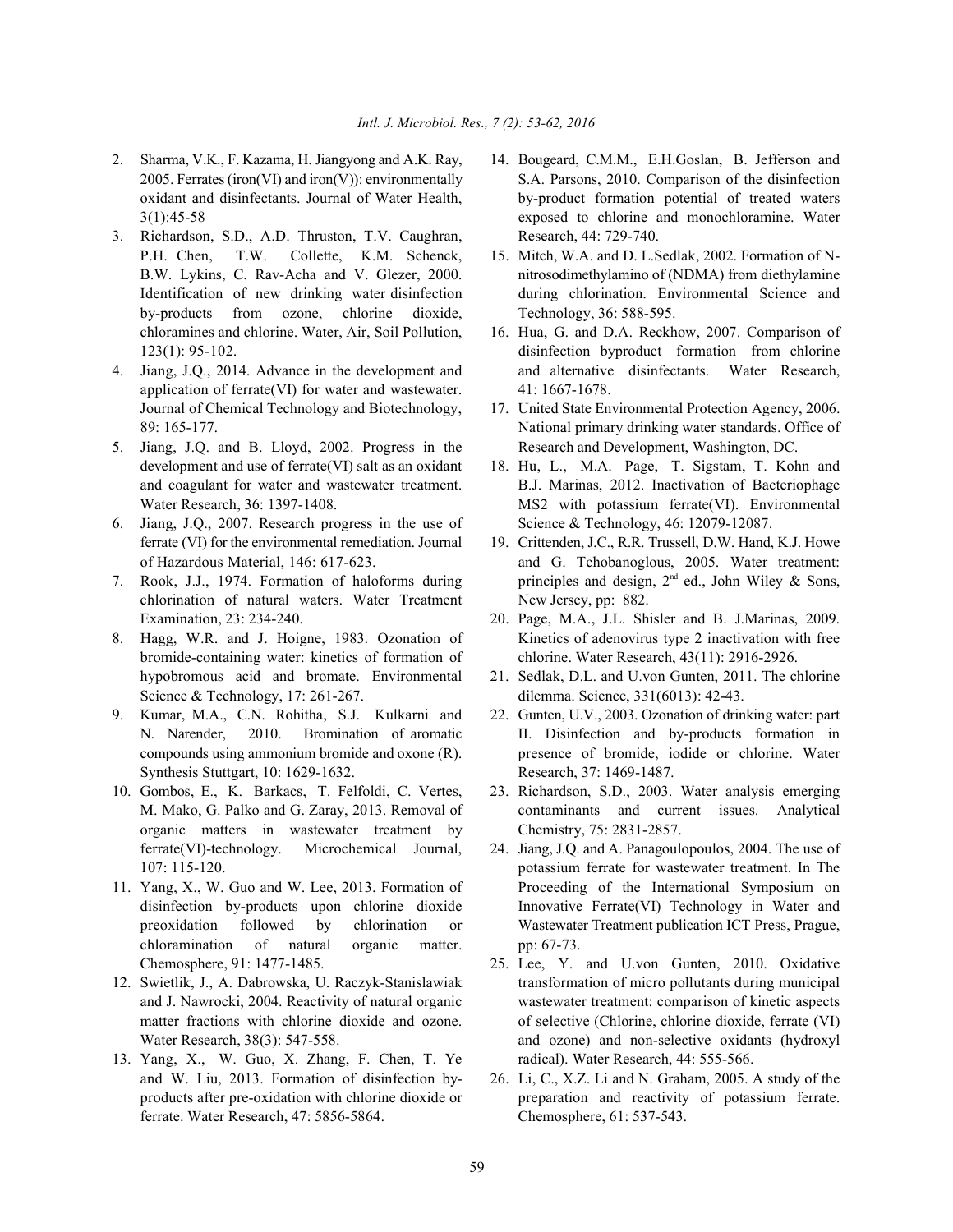- the formation and relative distribution of haloacetic acids and trihalomethanes in drinking water. Environmental Science & Technology, 37: 2920-2928.
- 28. Sharma, V.K., 2008. Oxidation transformations of environmental pharmaceuticals by  $Cl_2$ ,  $ClO_2$ ,  $O_3$  and Fe(VI): kinetics assessment. Chemosphere, 73(9): 1379-1386.
- 29. Makky, E.A., G.S. Park, I. Choi, S.I .Cho and H. Kim, 2011. Comparative of Fe(VI) (FeO<sub>4</sub><sup>2</sup>) and ozone in inactivating Bacillus subtilis spores. Chemosphere, 83:1228-1233
- 30. Sharma, V.K., J.O. Smith and F.J. Millero, 1997. Fe(VI) oxidation of hydrogen sulfide. Environmental Science & Technology, 31: 2486-2491.
- 31. Li, Q., M.A. Page, B.J.Marinas and N.K. Shang, 2008. Treatment of coliphage MS2 with palladium-modified nitrogen-doped titanium oxide photocatalyst illuminated by visible light. Environmental Science & Technology, 42(16): 6148-6153.
- 32. Hu, L., H.M. Martin, O. Arce-Bulted, M.N. Sugihara, K.A. Keating and T.J. Strathmann, 2009. Oxidation of carbamazepine by Mn(VII) and Fe(VI): reaction kinetics and mechanism. Environmental Science & Technology, 43(2): 509-515.
- 33. Noorhasan, N., B. Patel and V.K. Sharma, 2010. Fe(VI) oxidation of glycine and glycylglycine: kinetics and products. Water Research, 44(3): 927-935.
- 34. Karlesa, A., A.D. De Vera, M.C. Dodd, J. Park, M.B. Espino and Y. Lee, 2014. Ferrate(VI) oxidation of  $\beta$ -Lactam antibiotics : reaction kinetics, antibacterial activity changes and transformation products. Environmental Science & Technology, 48(17): 10380-10389.
- 35. Sharma, V.K., 2010. Oxidation of nitrogen-containing pollutants by novel ferrate(VI) technology: a review. Journal of Environmental Science and Health A, Toxicological of Hazardous Substance and Environmental Engineering, 45: 645-667.
- 36. Lee, D.G. and H. Gai, 1993. Kinetics and mechanism of the oxidation of alcohols by ferrate ion. Canadian Journal of Chemistry, 71: 1394-1400.
- 37. Cho, M., Y. Lee, W. Choi, H. Chung and J. Yoon, 2006. Study of Fe(VI) species as a disinfectant: quantitative evaluation and modeling for inactivation Escherichia coli. Water Research, 40: 3580-3586.
- 38. Jiang, J.Q. and S. Wang, 2003. Inactivation of Escherichia coli with ferrate and sodium hypochlorite: A study on the disinfection performance and rate constant. In Oxidation technology Water Wastewater. Ed., Vogelpohl, A., CUTEC-Series Publication, 57: 406-411.
- 27. Liang, L. and P.C. Singer, 2003. Factors influencing 39. Rush, J.D., Z.W. Zhao and B.H.J. Bielski, 1996. Reaction of ferrate(VI)/ferrate(V) with hydrogen peroxide and superoxide anion- a stopped-flow and premix pulse radiolysis study. Free Radical Research, 24(3): 187-198.
	- 40. De Luca, S.J., C.N. Idle and A.C. Chao, 1996. Quality improvement of biosolids by ferrate(VI) oxidation of offensive odour compounds. Water Science and Technology, 33: 119-130.
	- 41. Jiang, W., L. Chen, S.R. Batchu, P.R. Gardinali, L. Jasa, B. Marsalek, R. Zboril, D.D. Dionysiou, K.E. O'Shea and V. K. Sharma, 2014. Oxidation of mycrocystin-LR by ferrate(VI): kinetics, degradation pathways and toxicity assessments. Environmental Science & Technology, 48(20):12164-12172
	- 42. Jiang, J.Q., S. Wang and A. Panagoulopoulos, 2006. The exploration of potassium ferrate(VI) as a disinfectant/coagulant in water and wastewater treatment. Chemosphere, 63: 212-219.
	- 43. Wait, T.D., 1979. Feasibility of wastewater treatment with ferrate. Journal of Environmental Engineering-ASCE, 105: 1023-1034.
	- 44. Alsheyab, M., J.Q. Jiang and C. Stanford, 2010. Engineering aspect of electrochemical generation of ferrate: a step towards it full scales application for water and wastewater treatment. Water Air & Soil Pollution, 210(1-4): 203-210.
	- 45. White, D.A. and G.S. Franklin, 1998. Preliminary investigation into the use of sodium ferrate in water treatment. Environmental Technology, 19: 1157-1160.
	- 46. Alsheyab, M., J.Q. Jiang and C. Stanford, 2010. Electrochemical generation of ferrate(VI): determination of optimum conditions. Desalination, 254(1-3): 175-178.
	- 47. Alsheyab, M., J.Q. Jiang and C. Stanford, 2009. Online production of ferrate with an electrochemical method and its potential application for wastewater treatment – a review. Journal of Environmental Management, 90(3): 1350-1356.
	- 48. Evrard, O., R. Geradin and Schmitt, L. Evrard, 1991. Ferrate of alkali or alkaline earth metals, their preparation and their industrial application. International patent WO91/07352.
	- 49. Gilbert, M.B., T.D. Waite and C. Hare, 1976. Analytical notes – an investigation of the applicability of ferrate ion for disinfection. Journal of American Water Work Association, 68: 495-497.
	- 50. Ghernaout, D., B. Ghernaout and M.W. Naceur, 2011. Embodying the chemical water treatment in the green chemistry – a review. Desalination, 271:1-10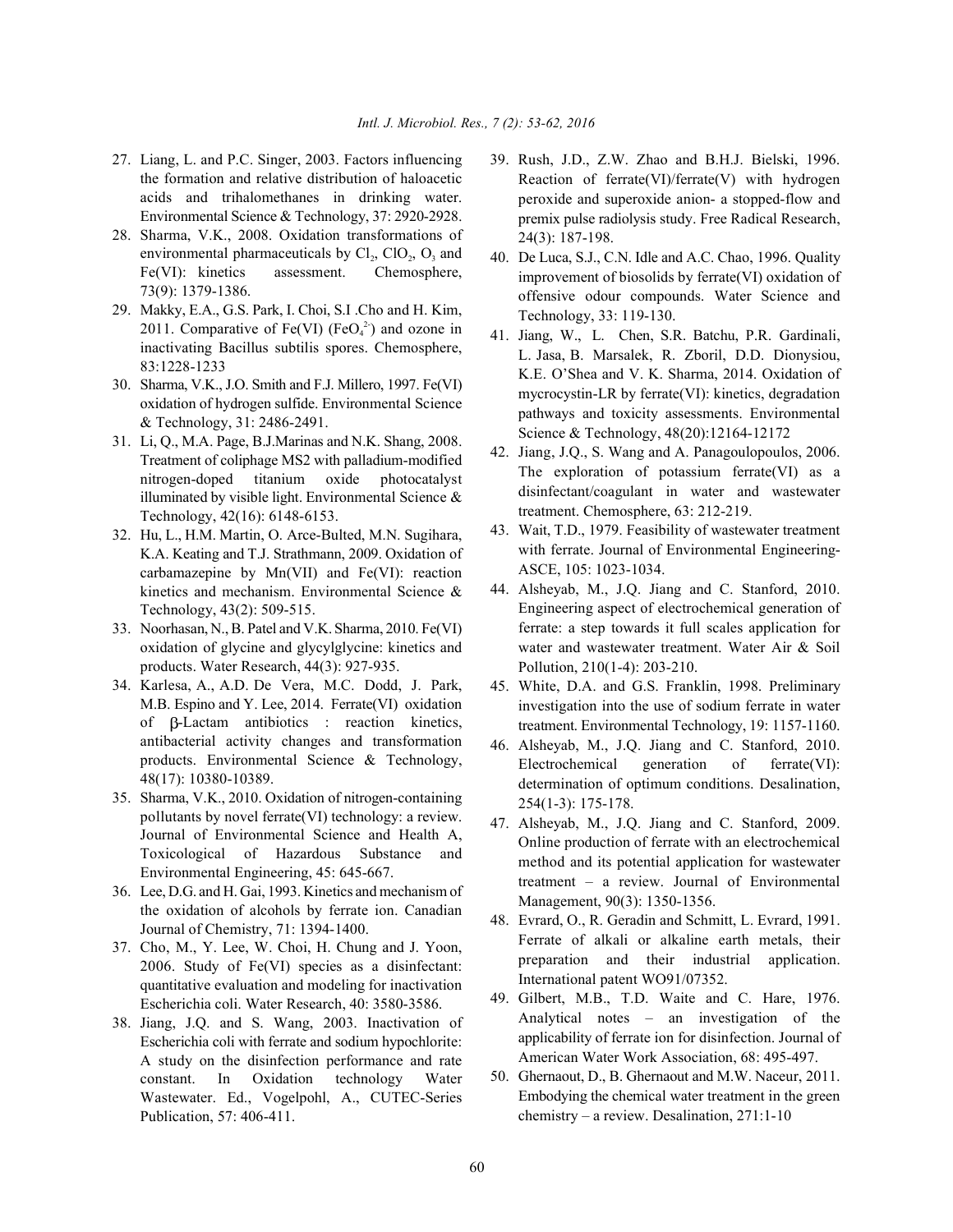- 
- 52. Gombos, E., T. Felfoldi, K. Barkacs, C. Vertes, 37(24): 5750-5756. B. Vajna and G. Zaray, 2012. Ferrate treatment for 64. Lee, Y., S.G. Zimmermann, A.T. Kieu and U. von
- coagulation with potassium ferrate(VI) for removing Technology, 43(10): 3831-3838.
- 54. Jiang, J.Q., C. Stanford and M. Alsheyab, 2009.The Chemosphere, 61(4): 537-543. online generation and application of ferrate(VI) for 66. Ma, J. and W. Liu, 2002. Effectiveness of ferrate(VI) Purification Technology, 68: 227-331. waters. Water Research, 36: 871-878.
- 55. Jiang, J.Q., S. Wang and A. Panagoulopoulos, 2007. 67. Ninane, L., N. Kanari, C. Criado, C. Jeannot, O. Evrard water remediation. Desalination, 210: 266-273. Chemical Society: Washington, DC.
- 56. Karaatli, T., 1998. Disinfection of surface waters by 68. Ninane, L., C. Veronneau, N. Neveux, C. Jeannot and
- potassium ferrate. FEMS Microbiological Letter, 1994, production and consumption, Vancouver. 118: 345-350. 69. Richardson, S.D., J.E. Simmons and G. Rice, 2002.
- Journal of The Minerals, Metals & Materials Society, 36: 198A-205A.
- mediation of Fe(VI) charge transfer: activation of 71. Sanchez-Carretero, A., C. Saez, P. Canizares,
- multifilis infestation goldfish (carassius auratus) by Chemistry Research, 50(11): 7073-7076.
- 61. Lee, Y. and U. von Gunten, 2010. Oxidation Water Science Technology, 55: 225-230. transformation of micropollutants during wastewater 73. Sharma, V.K., X.Z. Li, N. Graham and R.A. Doong, Research, 44: 555-566. 74. Sharma, V.K., 2002. Ferrate(V) oxidation of pollutants:
- the oxidation of phenols and phenolic endocrine and Chemistry, 65(4-5):349-355 disruptors during water treatment with ferrate 75. Tiwari, D., J.K. Yang and S.M. Lee, 2005. Application
- 51. Graham, N., C. C. Jiang, X. Z. Li, J. Q. Jiang and J. Ma, 63. Lee, Y., I.H. Um and J. Yoon, 2003. Arsenic(III) 2004. The influence of pH on the degradation of oxidation by iron(VI) (ferrate) and subsequent phenol and chlorophenols by potassium ferrate. removal of arsenic(V) by iron(III) coagulation. Chemosphere, 56:949-956 Environmental Science & Technology,
- inactivation of bacterial community in municipal Gunten, 2009. Ferrate (Fe(VI)) application for secondary effluent. Bioresource Technology, municipal wastewater treatment: a novel process for 107: 116-121 simultaneous micropollutant oxidation and 53. Jiang, J.Q. and S. Wang, 2003a. Enhanced phosphate removal. Environmental Science &
	- humic substances. Environmental Engineering 65. Li, C., X.Z. Li and N. Graham, 2005. A study of the Science, 20: 627-633. **preparation** and reactivity of potassium ferrate.
	- sewage treatment a pilot scale trial. Separation and preoxidation in enhancing the coagulation of surface
	- The role of potassium ferrate(VI) in inactivation of and N. Neveux, 2008. New processes for alkali ferrate Escherichia coli and in the reduction of COD for synthesis. ACS Symposium Series; American
- ferrate. MS Thesis, Middle East Technical University, B. Dupre, 2003. Manufacture of super oxidants for the Turkey. Turkey. Turkey is treatment of industrial wastes. In proceedings of 57. Kazama, F., 1994. Inactivation of coliphage  $\overrightarrow{OB}$  by environmental clean technologies for sustainable
- 58. Kanari, O., L. Ninane and E. Neveux, 2005. Synthesis Disinfection by-products: the next generation. of alkali ferrate using a waste as raw material. The Environmental Science and Technology,
- 57(8): 39-42. 70. Schink, T. and T.D. Waite, 1980. Inactivation of f2 59. Licht, S., V. Naschitz and S. Ghosh, 2002. Silver virus with ferrate(VI). Water Research, 14: 1705-1717.
- K, FeO4 super-iron cathode. Journal of Physical S. Cotillas and M.A. Rodrigo, 2011. Improvements in Chemistry B, 106: 5947-5955. the electrochemical production of ferrate with 60. Ling, F., J.G. Wang, Q.F. Liu, M. Li, L. T. Ye and conductive diamond anodes using goethite as raw X.N. Gong, 2010. Prevention of Ichthyophthirius material and ultrasound. Industrial and Engineering
	- potassium ferrate(VI) treatment. Veterinary 72. Sharma, V.K., 2007. A review of disinfection Parasitology, 168: 212-216. **performance of Fe(VI)** in water and wastewater.
	- treatment: comparison of kinetic aspects of selective 2008. Ferrate(VI) oxidation of endocrine disruptors (chlorine, chlorine dioxide,ferrate(VI) and ozone) and and antimicrobials in water. Journal of Water Supply non-selective oxidants (hydroxyl radical). Water Research and Technology-Aqua, 57(6): 419-426.
- 62. Lee, Y., J. Yoon and U. von Gunten, 2005. Kinetics of a premix pulse radiolysis study. Radiation Physics
	- (Fe(VI)). Environmental Science & Technology, of ferrate(VI) in treatment of wastewaters. 39(22): 8978-8984. Environmental Engineering Research, 10(6): 269-282.